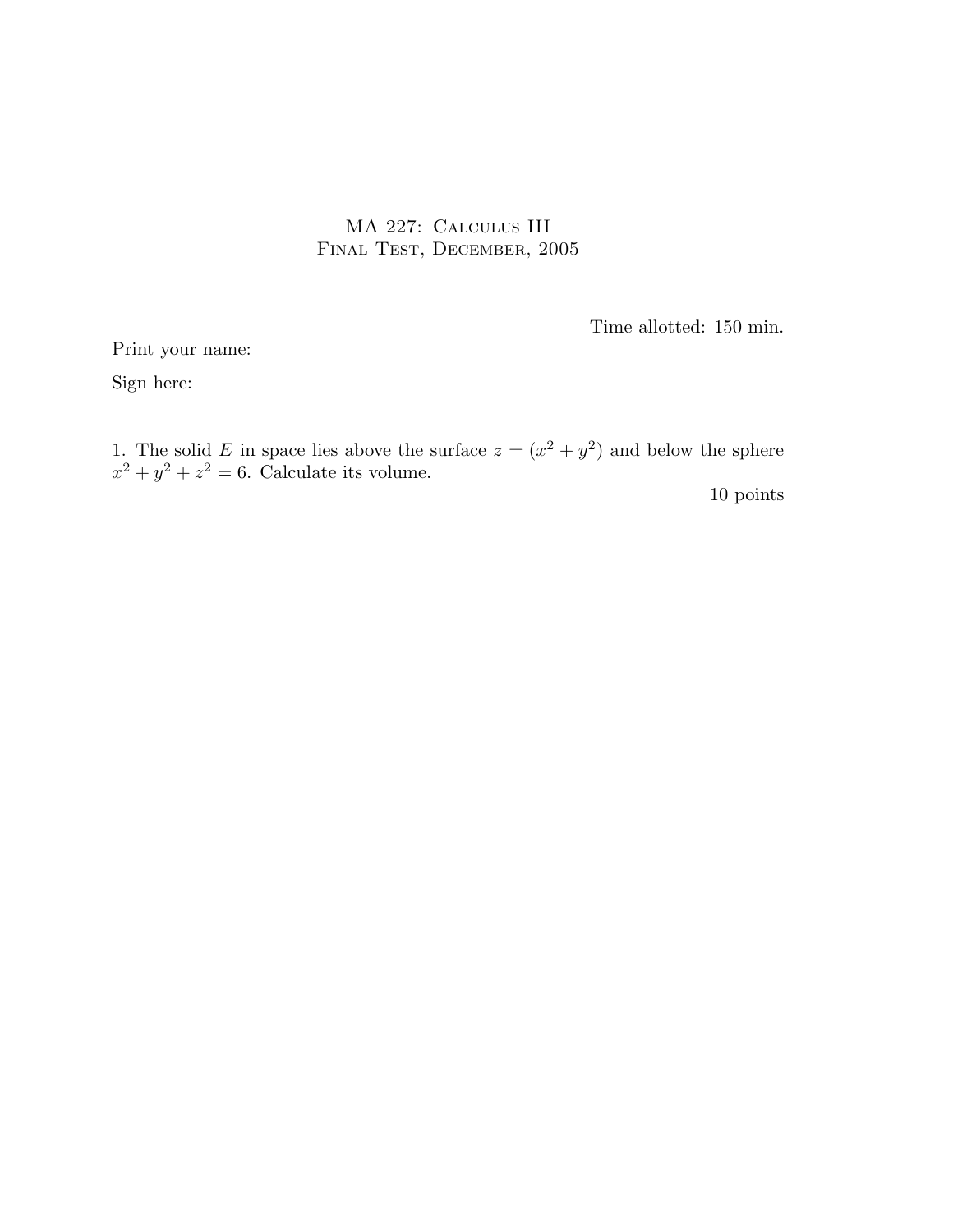$$
\iiint_E zdV,
$$

where E lies between the sphere  $x^2 + y^2 + z^2 = 4$  and the cylinder  $x^2 + y^2 = 1$  in the first octant.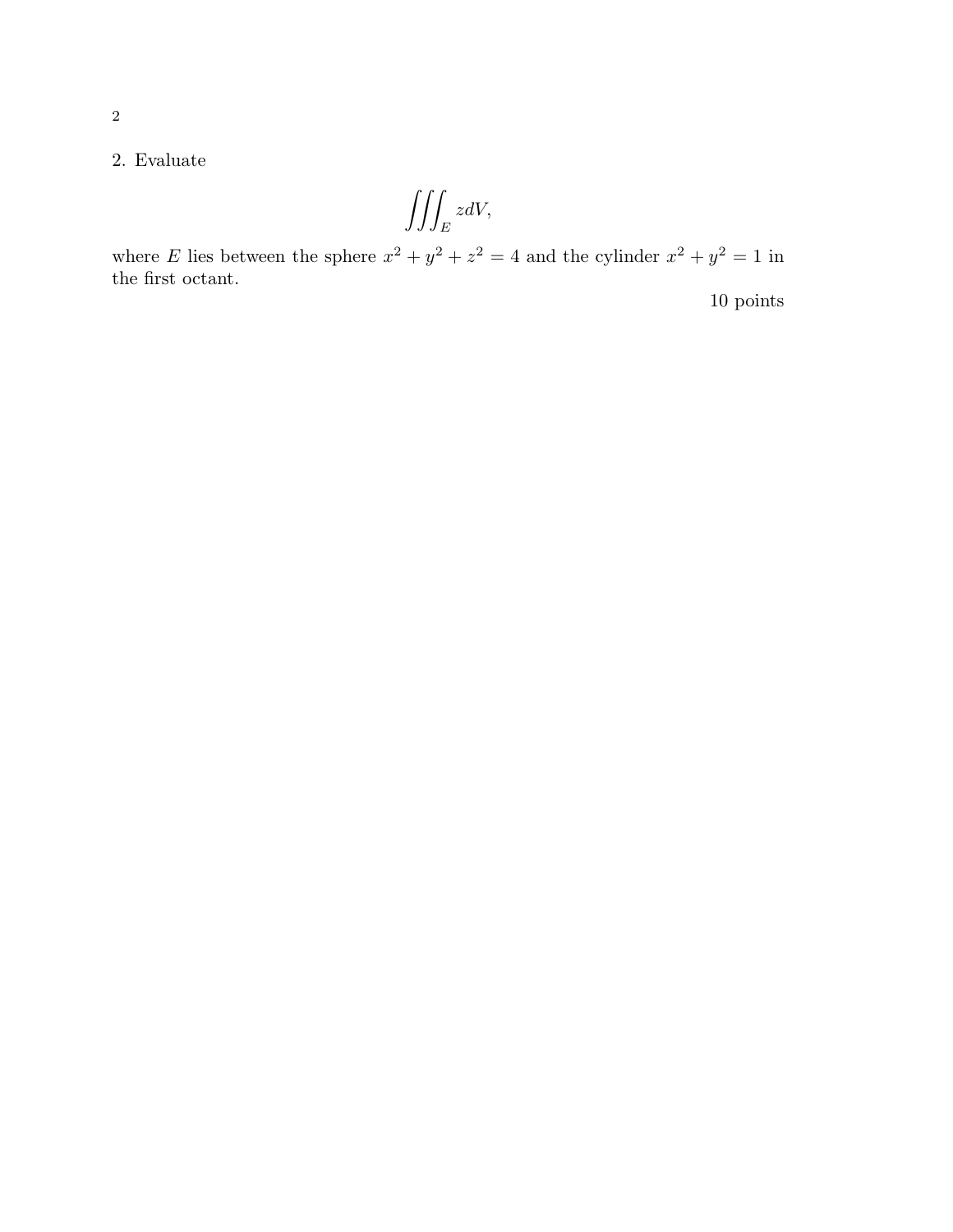3. The lamina D is defined by the inequalities  $0 \le x \le 1$ ,  $0 \le y \le 1$ , and its mass density function is given by  $\rho(x, y) = x + y$ . Compute its mass and the center of mass.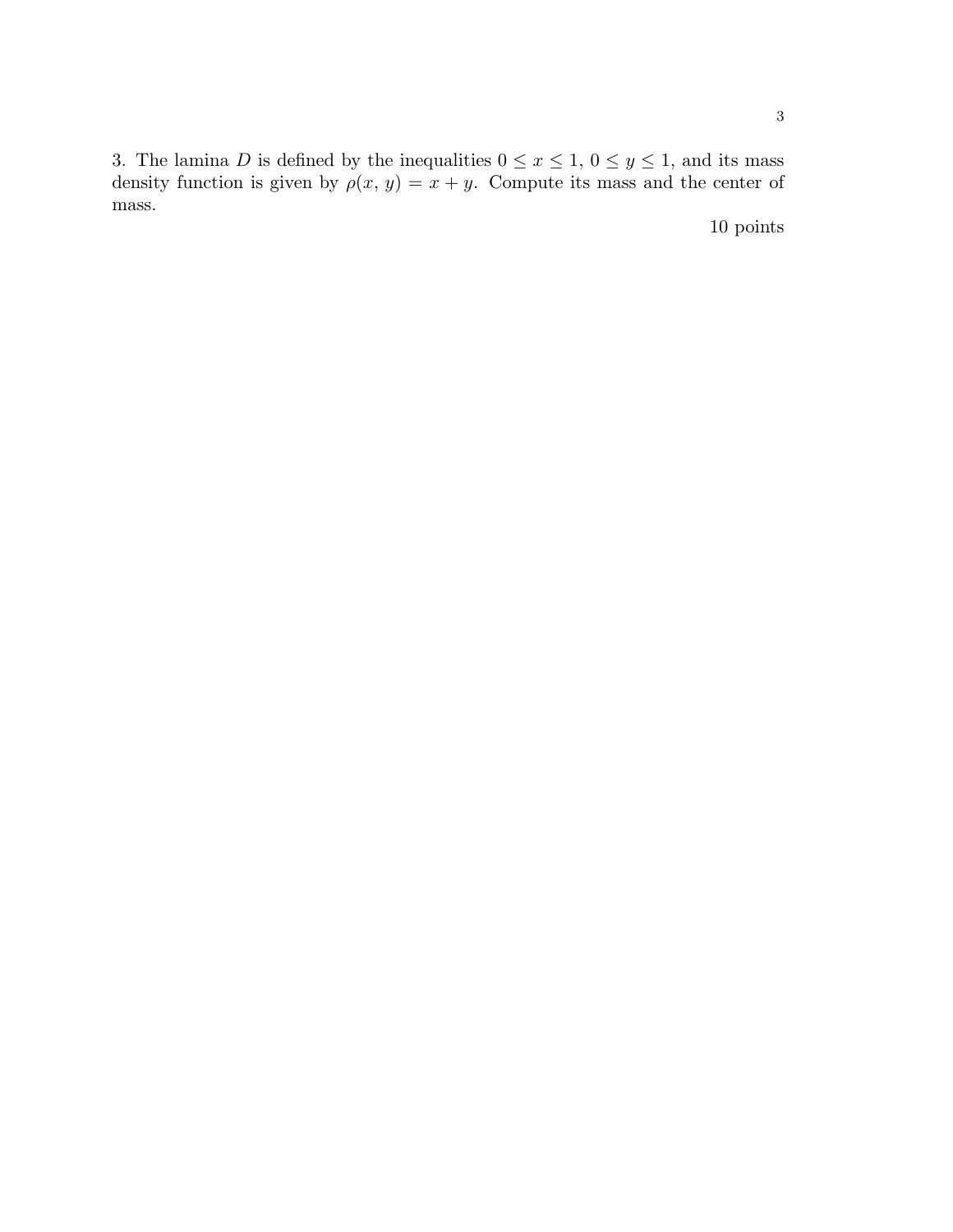4. The solid B lies inside the cylinder  $x^2 + y^2 = 1$  and inside the sphere  $x^2 + y^2 + z^2 = 1$ 9. Calculate its volume.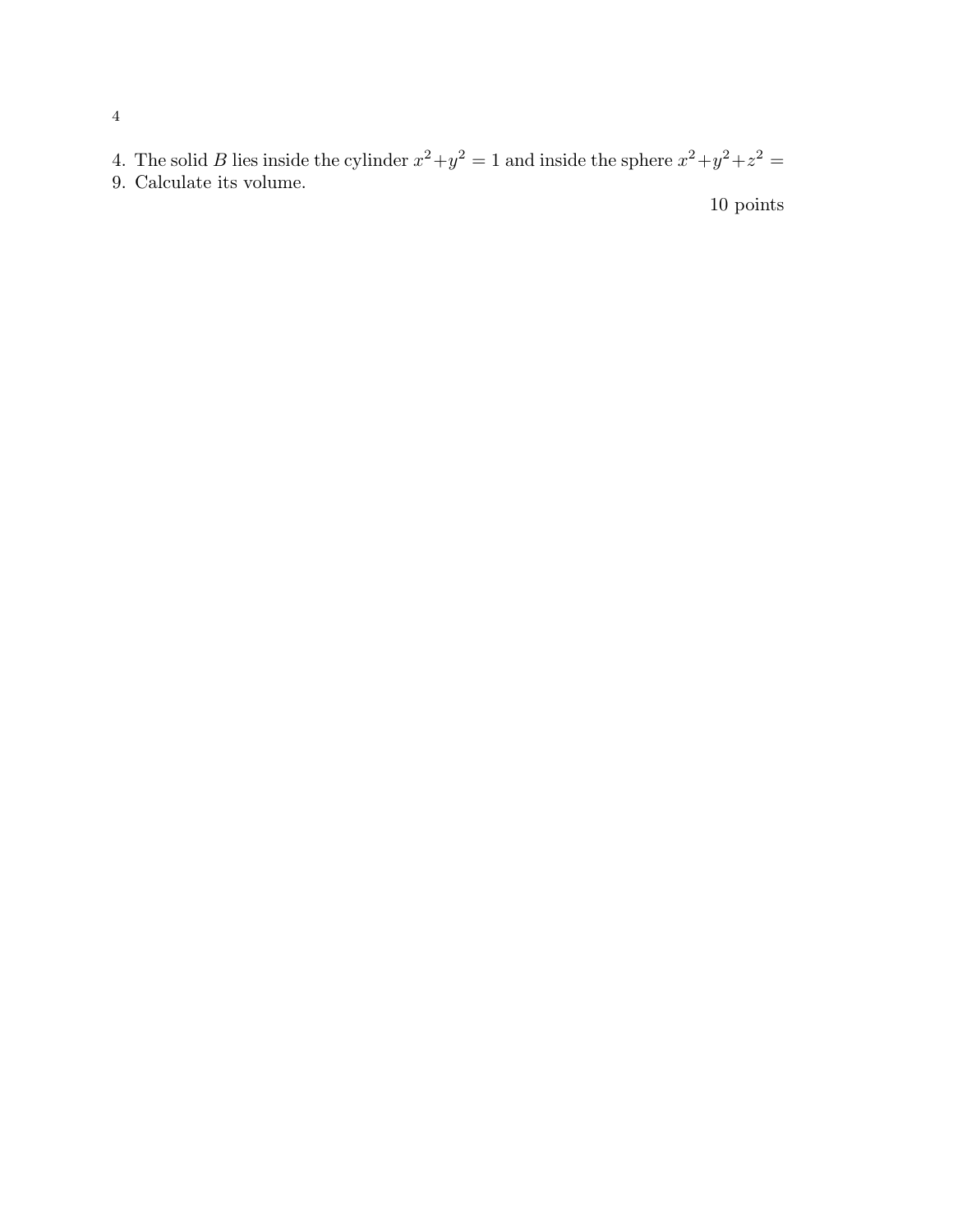5. Evaluate the integral by reversing the order of integration.

$$
\int_0^4 \int_{y^{1/2}}^2 e^{x^3} dx dy.
$$

 $10\ \mathrm{points}$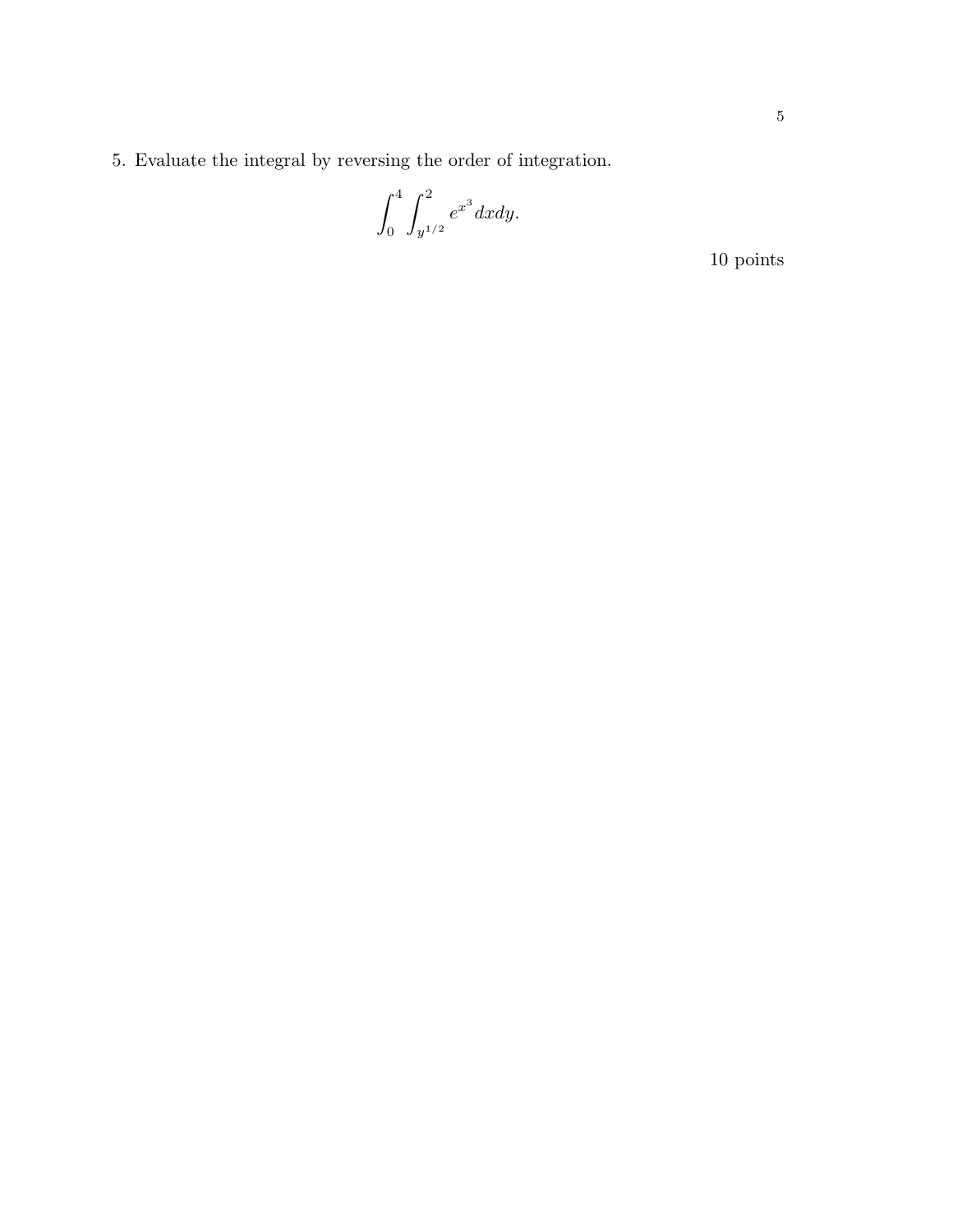$6.$  Calculate the integral  $\,$ 

$$
\int_1^2 \int_1^2 \left(\frac{x^2}{y} + \frac{y^2}{x}\right) dy dx.
$$

 $10\ \mathrm{points}$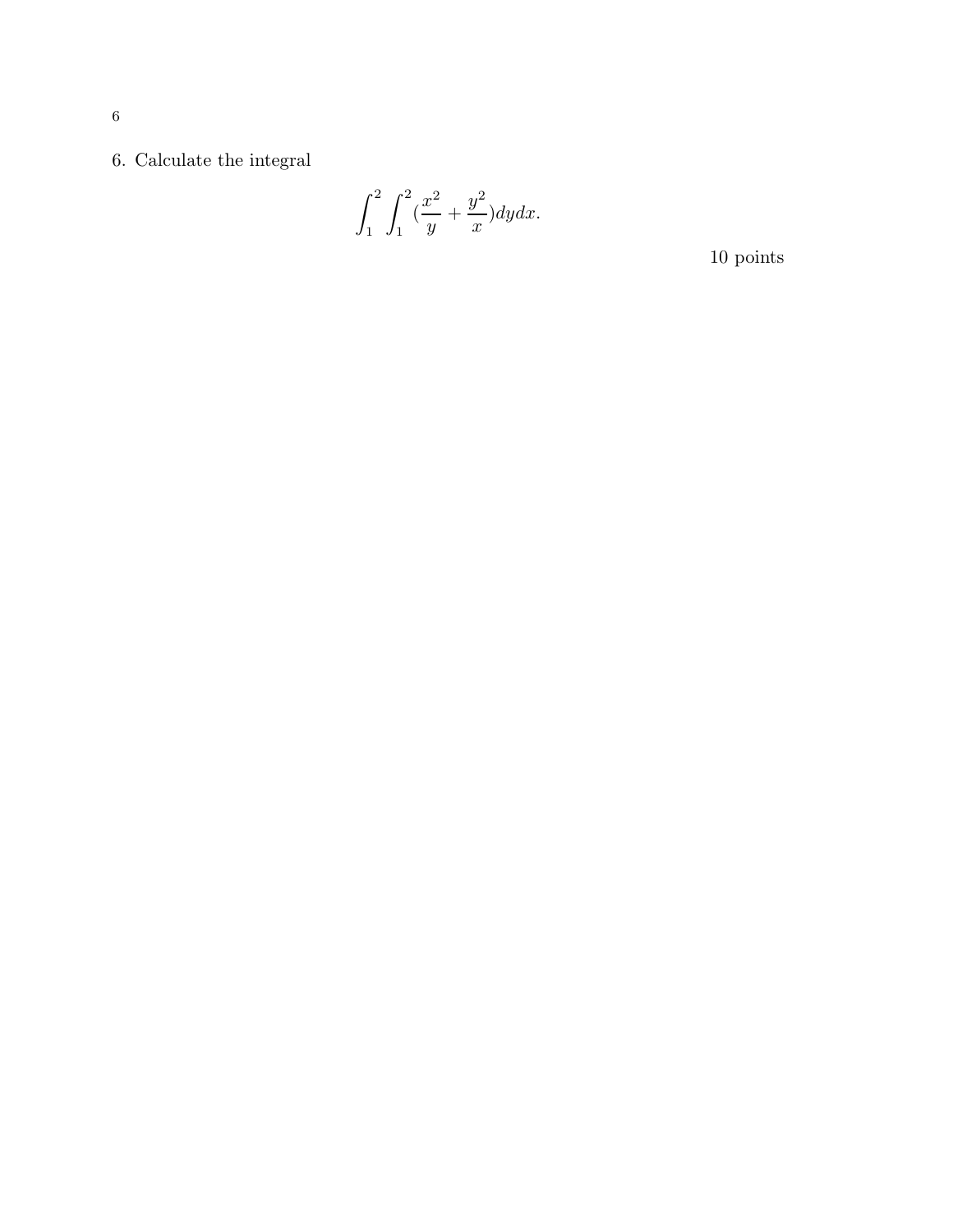7. Find the minimum and maximum values of the function  $f(x, y, z) = yz + xy$ subject to the constraints  $xy = 3$  and  $y^2 + z^2 = 1$ .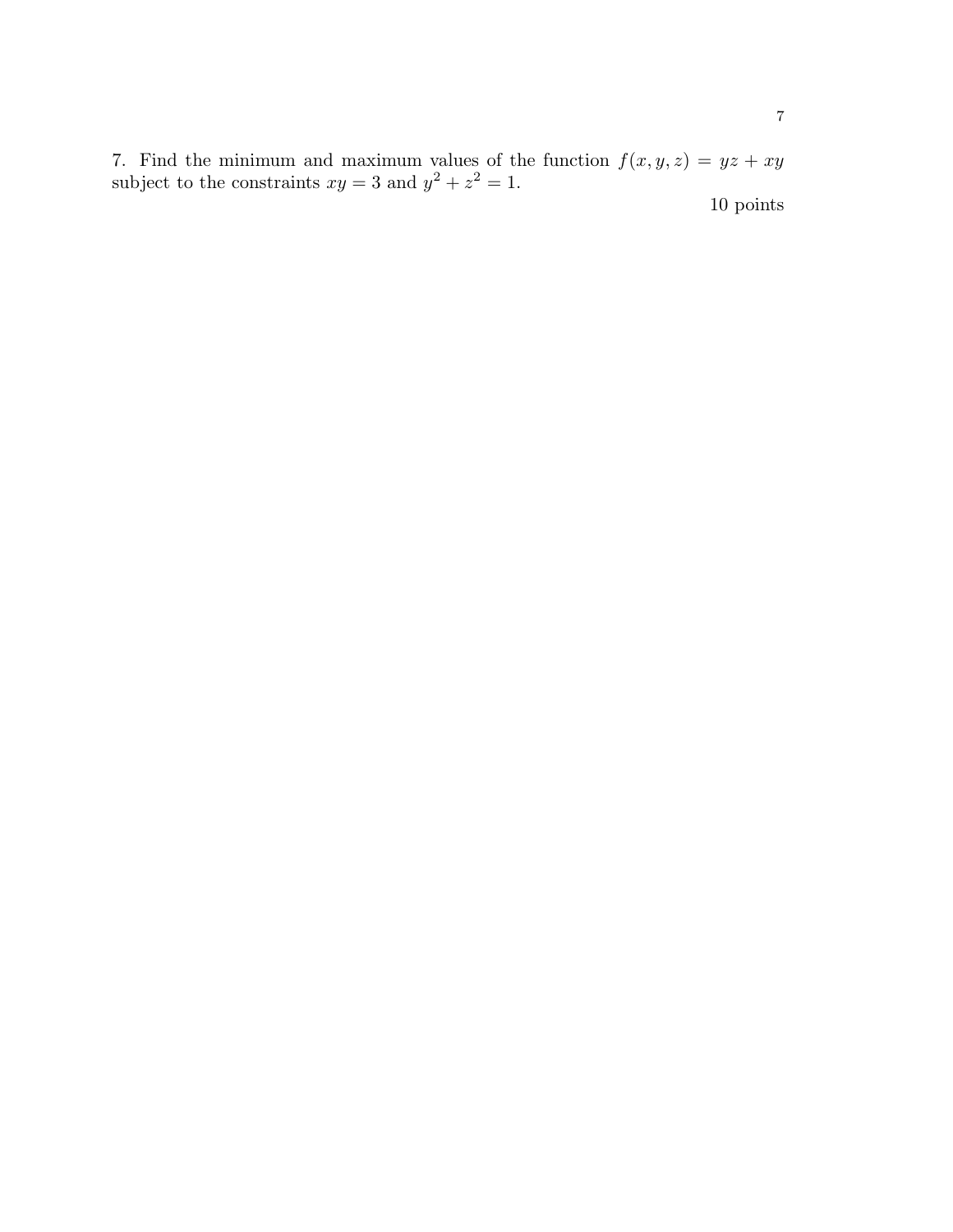8. We know that  $x, y$ , and  $z$  are positive numbers the sum of which is equal to 1. Maximize the value of  $xy^2z^2$ .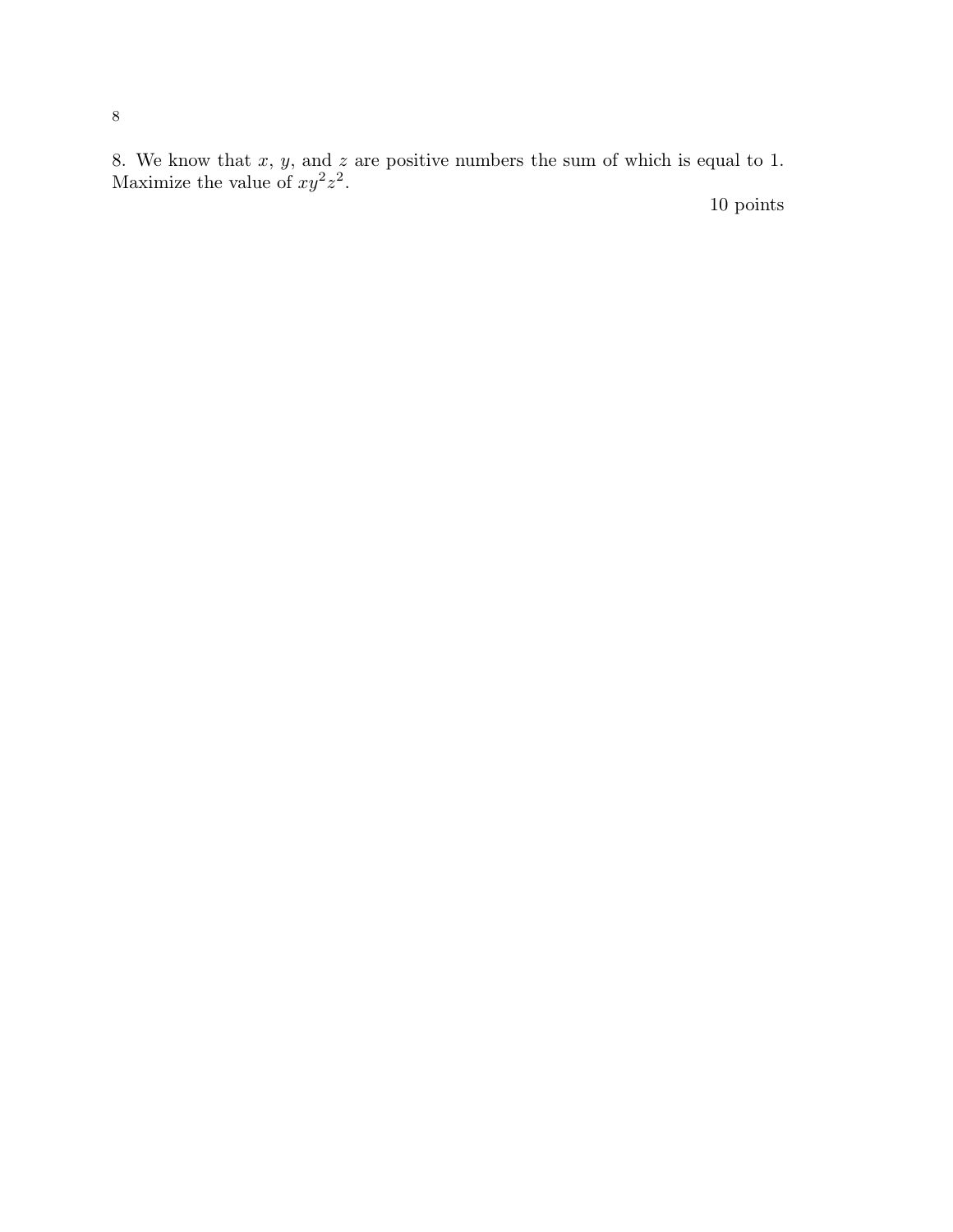9. Find the points on the ellipsoid  $x^2 + y^2 + 9z^2 = 41$  where the normal line is parallel to the line connecting the points  $(3, -1, 0)$  and  $(5, -2, 18)$ .